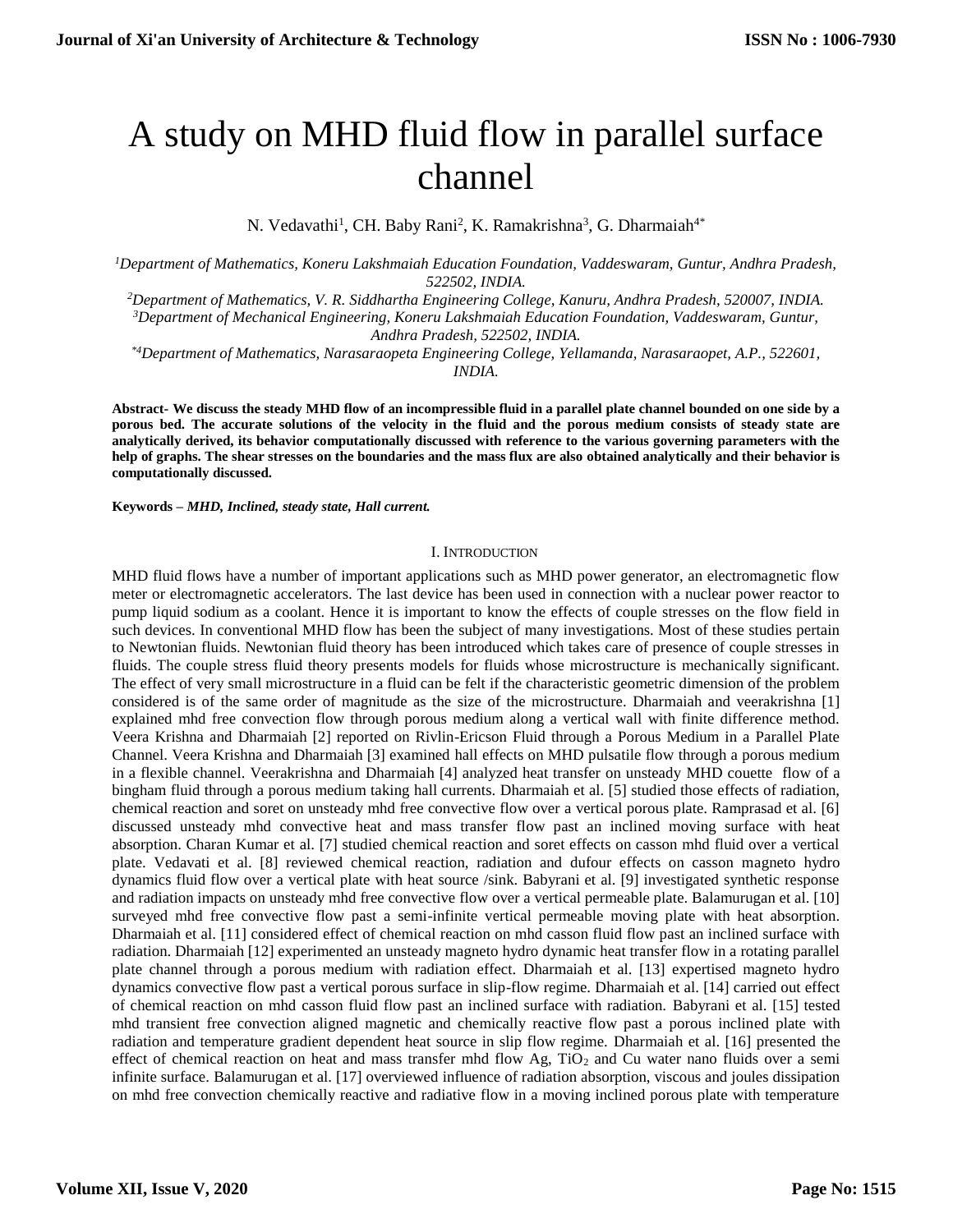dependent heat source. Baby Rani [18] examined influence of radiation on heat and mass transfer in mhd fluid flow over an infinite vertical porous surface with chemical reaction. In this paper, we discuss the steady hydro magnetic flow of an incompressible couple stress fluid in a parallel plate channel bounded on one side by a porous bed. Results are discussed through graphs.

### II. FORMULATION AND SOLUTION OF THE PROBLEM

We consider the steady flow of a couple stress fluid in a parallel plate channel bounded on one side by a porous bed.

- $\checkmark$  The fluid is driven by a uniform pressure gradient parallel to the channel plates
- $\checkmark$  The entire flow field is subjected to a uniform inclined magnetic field of strength  $H_o$  inclined at an angle of inclination  $\alpha$
- $\checkmark$  The normal to the boundaries in the transverse *xy*-plane.

The equations of the motion for the incompressible polar fluids are

$$
\nabla \cdot V = 0
$$
  

$$
\rho \frac{DV}{Dt} = -\nabla P + \mu \nabla^2 V - J \times B - \eta (\nabla^2)^2 V
$$

We choose a Cartesian system  $O(x, y, z)$  such that the boundary walls are at  $z=0$  and  $z=l$ .

The steady hydro-magnetic equations governing the couple stress fluid under the influence of a uniform inclined magnetic field with reference to a frame and The Brinkman equations governing flow through porous medium with respect to the frame are

$$
\frac{\eta}{\rho} \frac{d^4 u}{dz^4} = -\frac{1}{\rho} \frac{\partial p}{\partial x} + v \frac{d^2 u}{dz^2} - \frac{\sigma \mu_e^2 H_0^2 S in^2 \alpha}{\rho} u
$$
\n(1)

$$
\frac{\eta}{\rho} \frac{d^4 w}{dz^4} = v \frac{d^2 w}{dz^2} - \frac{\sigma \mu_e^2 H_0^2 \sin^2 \alpha}{\rho} w
$$
\n(2)

$$
\frac{\eta}{\rho} \frac{d^4 u_p}{dz^4} = -\frac{1}{\rho} \frac{\partial p}{\partial x} + V_{\text{eff}} \frac{d^2 u_p}{dz^2} - \frac{\sigma \mu_e^2 H_0^2 \sin^2 \alpha}{\rho} u_p - \frac{V}{k} u_p \tag{3}
$$

$$
\frac{\eta}{\rho} \frac{d^4 w_p}{dz^4} = V_{\text{eff}} \frac{d^2 w_p}{dz^2} - \frac{\sigma \mu_e^2 H_0^2 \sin^2 \alpha}{\rho} w_p - \frac{V}{k} w_p \tag{4}
$$

Let  $q = u + iw, q_p = u_p + iw_p$ 

Now combining equations (1) and (2), we obtain

$$
\frac{\eta}{\rho} \frac{d^4 q}{dz^4} - \nu \frac{d^2 q}{dz^2} + \left( \frac{\sigma \mu_e^2 H_0^2 S i n^2 \alpha}{\rho} \right) q = -\frac{1}{\rho} \frac{\partial p}{\partial x}
$$
\n(5)

combining equations (3) and (4), we obtain

$$
\frac{\eta}{\rho} \frac{d^4 q_p}{dz^4} - V_{\text{eff}} \frac{d^2 q_p}{dz^2} + \left( \frac{\sigma \mu_e^2 H_0^2 \sin^2 \alpha}{\rho} + \frac{V}{k} \right) q_p = -\frac{I}{\rho} \frac{\partial p}{\partial x}
$$
(6)

The boundary conditions are,

 $q_{p}$  =  $at \ z = 0$  (7)

$$
q = 0 \quad , \qquad at \quad z = l \tag{8}
$$

$$
\frac{d^2q_p}{dz^2} = 0, \qquad at \ z = 0 \tag{9}
$$

$$
\frac{d^2q}{dz^2} = 0 \tag{10}
$$

The interfacial conditions are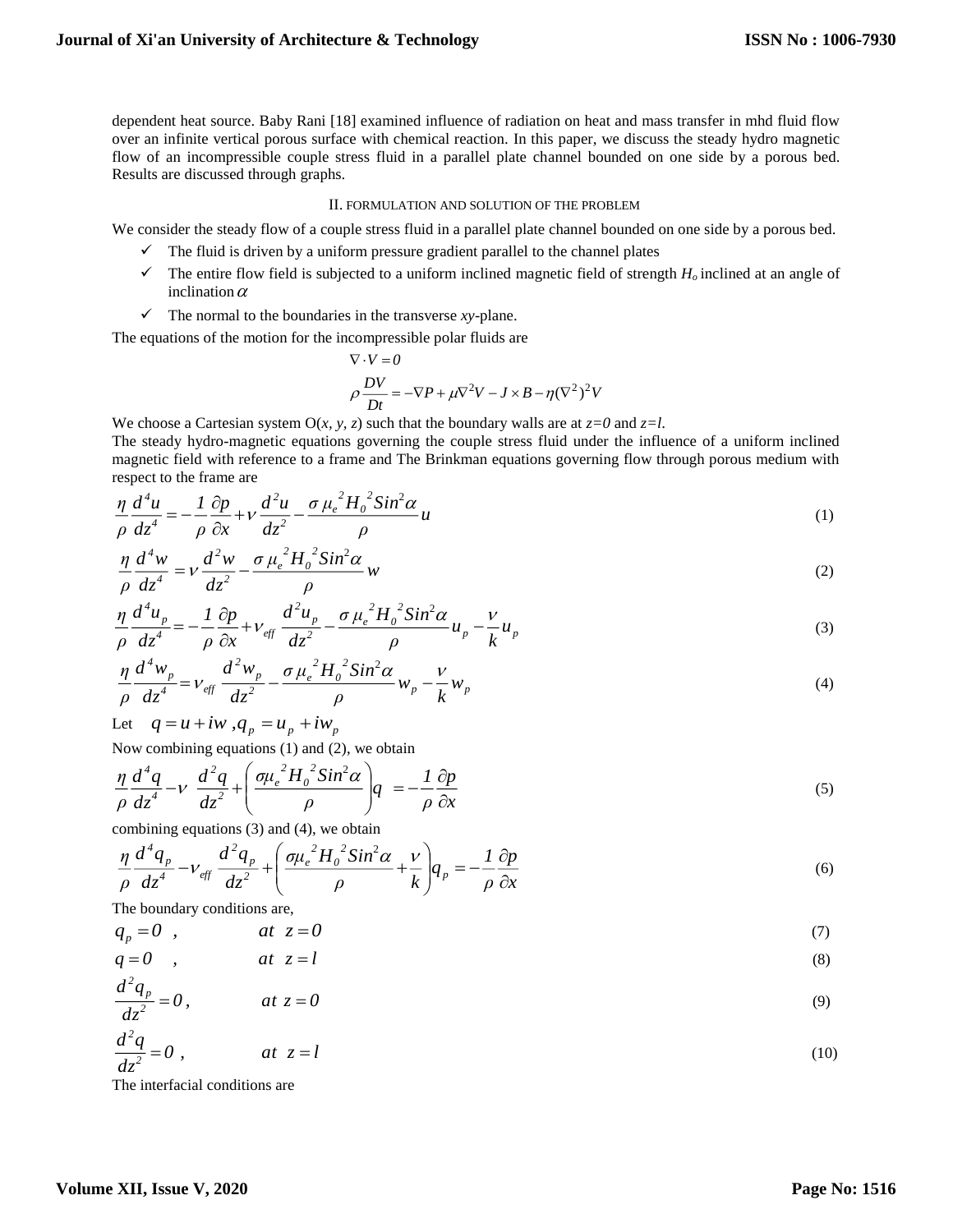$$
q = q_p
$$
  
\n
$$
v \frac{dq}{dz} = v_{eff} \frac{dq_p}{dz}
$$
  
\n
$$
v \frac{d^2q}{dz^2} = v_{eff} \frac{d^2q_p}{dz^2}
$$
  
\n
$$
v \frac{d^3q}{dz^3} = v_{eff} \frac{d^3q_p}{dz^3}
$$
\n(11)

We introduce the non-dimensional variables

$$
z^* = \frac{z}{l}
$$
,  $q^* = \frac{ql}{v}$ ,  $q_p^* = \frac{q_p l}{v}$ ,  $P^* = \frac{Pl^2}{\rho v^2}$ ,  $h^* = \frac{h}{l}$ 

The solution of the problem using the governing non-dimensional equations are

$$
q = D_1 e^{m_1 z} + D_2 e^{m_2 z} + D_3 e^{-m_1 z} + D_4 e^{-m_2 z} + \frac{P}{M^2 \sin^2 \alpha} \tag{12}
$$

$$
q_p = D_5 e^{m_5 z} + D_6 e^{m_6 z} + D_7 e^{-m_5 z} + D_8 e^{-m_6 z} + \frac{P}{M^2 \sin^2 \alpha + D^{-1}}
$$
\n(13)

## III. RESULTS AND DISCUSSIONS

The profiles for the velocity components *u* and *v* are drawn for the variations in the governing parameters  $M$ ,  $D<sup>-1</sup>$  and *S* and for varying thickness of the porous bed with fixed angle of inclination. Figures (1-3) represent the velocity profiles for *u* related to small thickness of the porous bed while figures (4-6) correspond to the velocity profiles for *v*. The effect of the magnetic field may be observed in fig (1 and 4) for small thickness of the porous bed. We find that in the clean fluid region the resultant velocity experiences a retardation for higher intensity of the magnetic field, although in the porous region *u* reduces where as *v* enhances with *M*. In the clean fluid region as increase in *M* enhances  $u$  increases where as  $v$  reduces with  $M$ . The resultant velocity also reduces with  $M$  in the entire flow region. The variation with reference to  $D^{-1}$  is much similar with respect to *u* and *v* reducing in the clean fluid region for increase in  $D<sup>-1</sup>$ . However *u* retards in the entire flow region and *v* enhances in the porous region the increase in  $D^{-1}$ (Fig 2 and 8). The resultant velocity retards with  $D^{-1}$  in the entire fluid region. We observe that an increase in *S* enhances both  $u$  and  $v$  in the porous region. The rate of enhancement with reference to  $u$  is larger than the corresponding the growth in  $v$  in the clean fluid region (Fig 3-6). The resultant velocity also enhances with *S* in the entire flow region. The behaviour of the velocity components in the clean fluid region as well as porous region with variations in *M*,  $D^{-1}$  and *S* remains un effected when the thickness of the porous bed slightly increases. The Figures (7-12) correspond to the velocity profiles for different variations in governing parameters in case of larger thickness of the porous bed (h=0.8). It is evident from fig  $(7 \text{ and } 10)$  that the thickness of the porous bed does not affect the behaviour of the fluid flow with reference to the variation in the intensity of the magnetic field. Irrespective thickness of the porous bed, lower the permeability of the porous bed lesser the magnitude of the velocity components *u* and *v* as well as the resultant velocity (Fig. 8 and 11). The influence of the thickness of the bed on the flow field is quite pronouncing (Glary) is evident from the behaviour of the velocity components with variations in the couple stress parameter *S*. In contrast to the smaller thickness of the case, we find that the velocity components as well as the resultant velocity experiences in the entire flow field for increasing in the couple stress parameter *S* (Fig 9 and 12). *i.e.,* Likewise *u*, *v* and the resultant velocity increases in its magnitude with increase in *S* in the porous bed in contrast to the small thickness case.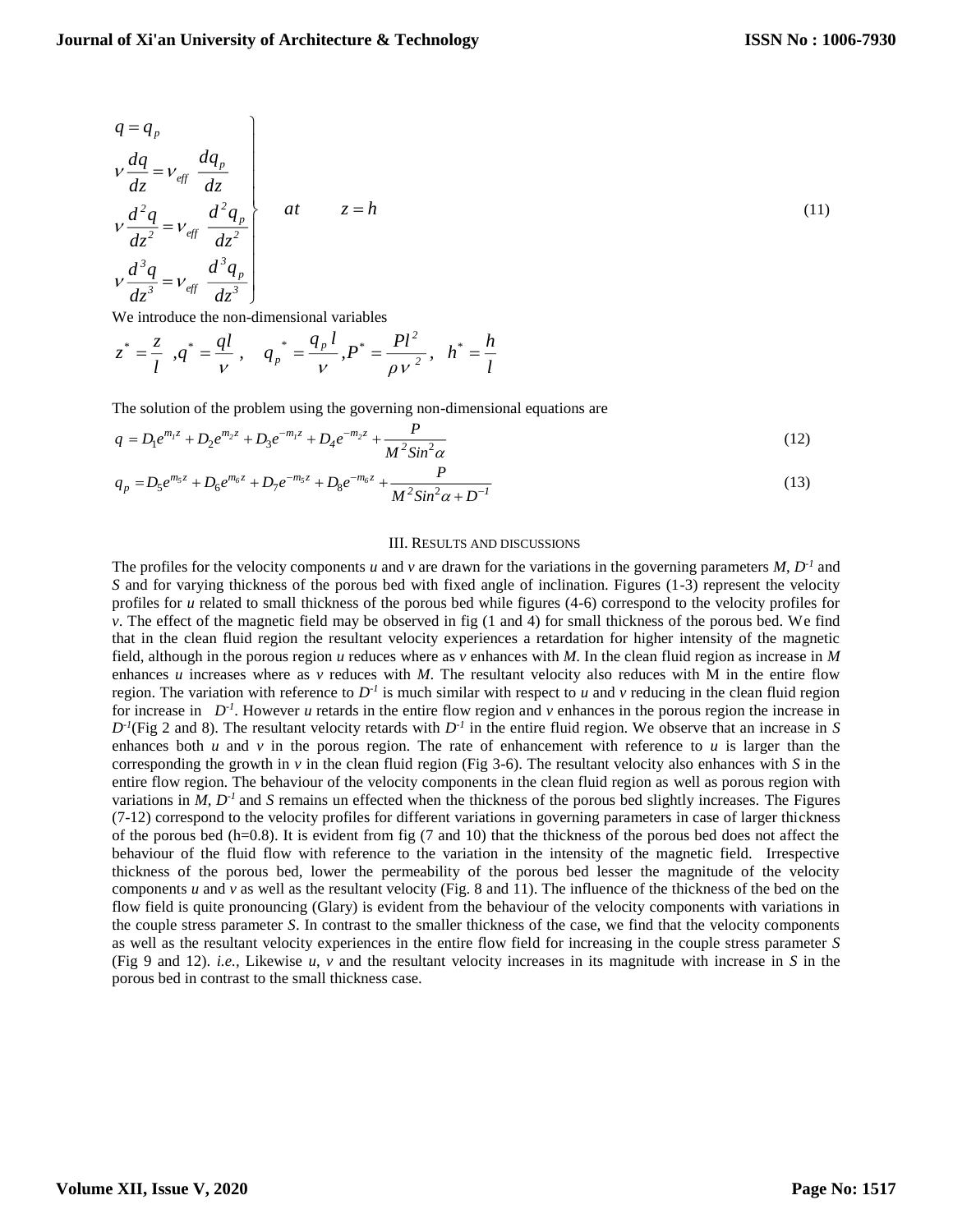

Figure 1. The velocity profile *u* for different *M* .



Figure 2. The velocity profile *u* for different  $D^{-1}$ .



Figure 3. The velocity profile *u* for different *S* .



Figure 4. The velocity profile *v* for different *M* .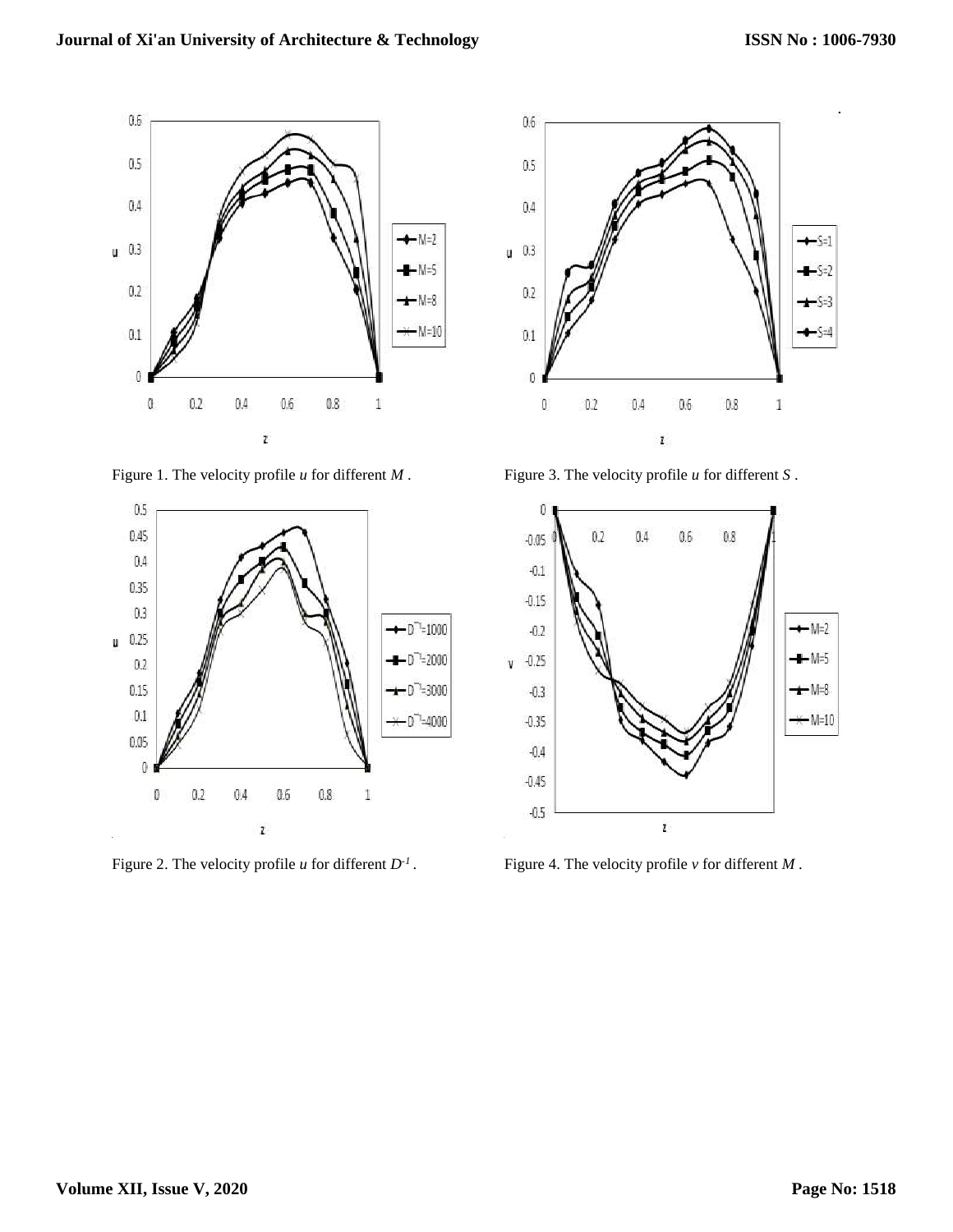

Figure 5. The velocity profile  $\nu$  for different  $D^{-1}$ .



Figure 6. The velocity profile *v* for different *S* .



Figure 7. The velocity profile *u* for different *M* .



Figure 8. The velocity profile *u* for different *D-1* .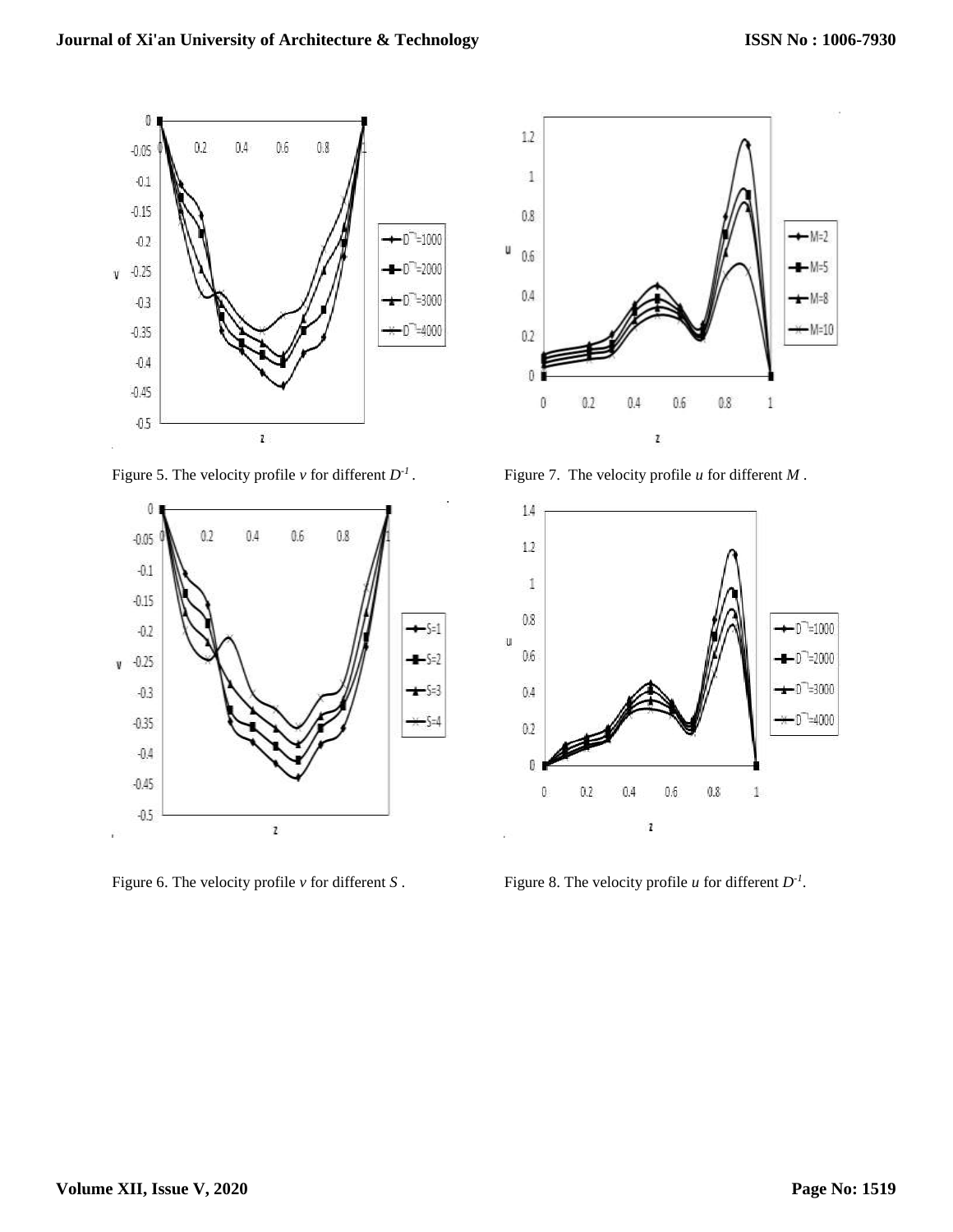

Figure 9. The velocity profile *u* for different *S* .



Figure 10. The velocity profile *v* for different *M* .



Figure 11. The velocity profile  $\nu$  for different  $D^{-1}$ .



Figure 12. The velocity profile *v* for different *S*.

### REFERENCES

- [1] G.Dharmaiah and M. Veera Krishna, "Finite difference analysis on mhd free convection flow through a porous medium along a vertical wall", Asian Journal of Current Engineering and Maths, vol. 2, pp.273-280, 2013.
- [2] M. Veera Krishna and G. Dharmaiah, "MHD flow of a rivlin-ericson fluid through a porous medium in a parallel plate channel under externally applied boundary acceleration", International Journal of Engineering Inventions, vol. 2, pp. 34-40, 2013.
- [3] M. Veera Krishna and G. Dharmaiah, "Hall effects on MHD pulsatile flow through a porous medium in a flexible channel", International Journal of Advances in Engineering & Technology, vol. 6, pp. 1552-1563, 2013.
- [4] M. veerakrishna and G. Dharmaiah, "Heat transfer on unsteady MHD couette flow of a bingham fluid through a porous medium in a parallel plate channel with uniform suction and injection under the effect of inclined magnetic field and taking hall currents", IJAMA, vol. 5, pp. 147-163, 2013.